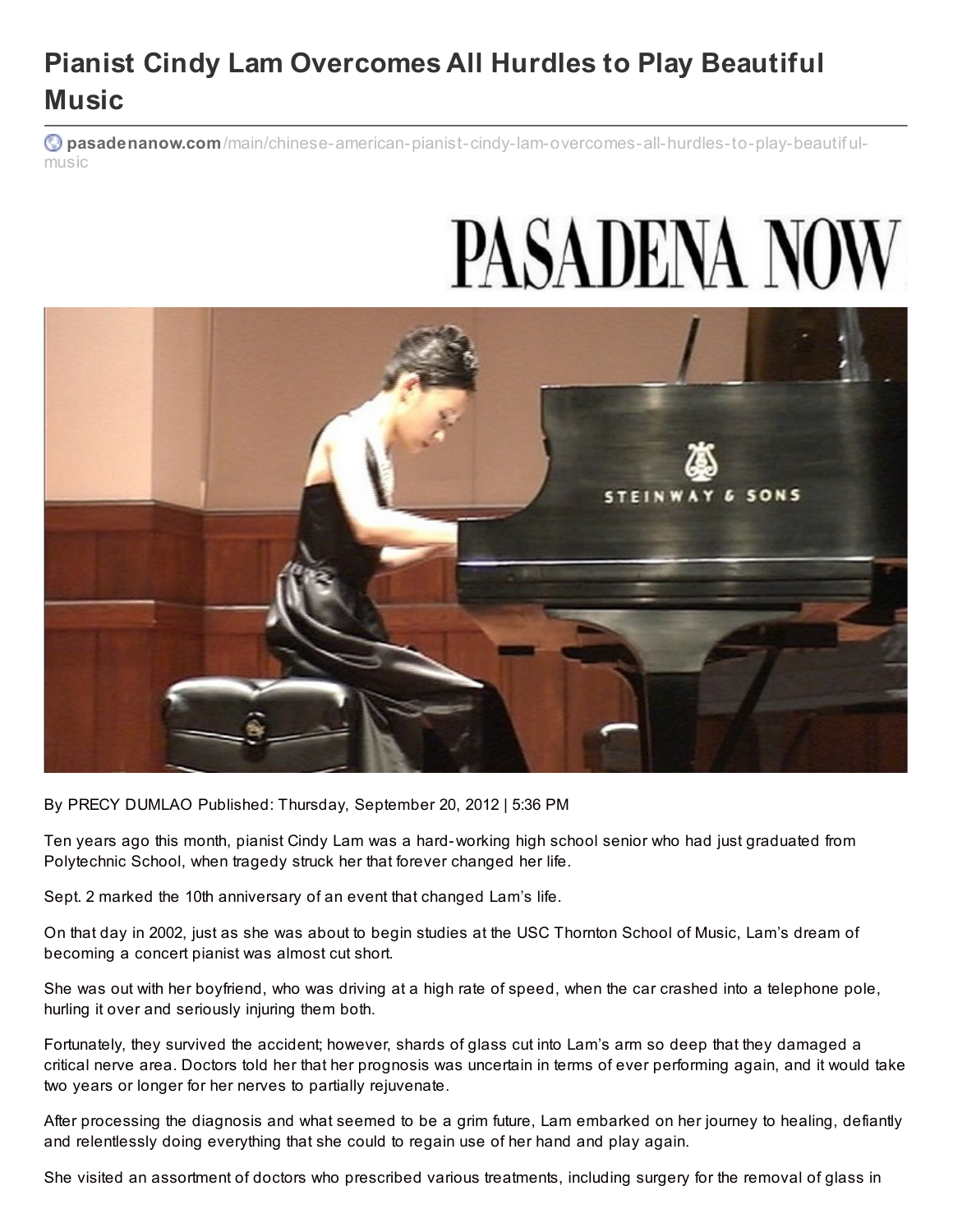her arm. Happily, despite the permanent damage caused by the glass and a resulting traumatic neuroma, Lam is now able to play at a higher level than she ever did.

Today, Lam is one of the most highly sought-after pianists in Southern California. She regularly performs with worldrenowned musicians year-round at special events and performances. She is also driven to share her talent and help a variety of charities.

Lam spoke with Pasadena Now to recall the journey she took to become one of California's most- sought – and most inspirational – pianists.

"I didn't always keep going," she began her tale. "There was a time that everything was a little stagnant. It was at a point in my life where everything was weird in my arms and it took away my spirit that I didn't even want to practice."

But then hearing other people play beautiful music triggered a sudden dawning in Lam and she was awakened with a strong determination to play again.

She said, "It hit me. I'm tired of doing this [being stagnant]. Suddenly I want to keep on playing and I will do it. I got sick of not doing what I want to do. I got tired of hearing all these kids playing amazing pieces. So I got back on the horse and told myself, even if I can't do it, I'm going die trying. I've always been determined. If someone says I can't do it, then I will try my best to actually do it."

And thus reignited her passion to play beautiful music again and entertain people. Lam rediscovered her love of music. In fact that same love for music had started Lam to take up piano lessons in the first place.

Lam's professional musical career was sparked the first time she saw a piano at the age of three. She started lessons immediately and spent her childhood and adolescence honing her skills and developing her talent.

But that didn't start without any problems either. Lam recalled her mother took her to take a piano lesson at the age of three but the piano teacher refused to admit her in her class because she was "too little."

Even at that tender age, Lam already showed her determination that the incident with the piano class did not deterred her from learning how to play piano.

"At pre- school there was a piano teacher. One day I told the teacher that if she doesn't teach me how to play piano, I won't eat my lunch. I haven't stopped playing since then and I would practice up to three hours each day to improve my skills," she recalled.

Despite being acknowledge as one of the best pianist around, Lam admits that she regained her confidence only about three years ago when the concert master of the Pasadena orchestra called her up and asked her if she wanted to play with them. One play led to another and now she is playing at concerts regularly.

One of her goals is to play concerts regularly. In the beginning she was only playing one concert per year then the next year, another concert was added. Each year, the number of concerts where Lam plays increases. She currently play between four and five concerts per year. But the most exciting part for her, is that she gets to play with established people that she looks up to.

"There are many amazing pianist now and I want to be where they are ten years from now," she dreamed.

In the near term, Lam says she is focusing to learn more repertoire as much as she can. She is excited to develop her skills that whenever people asks her to play with them, she says yes "because that is one way to learn."

On inspiration and encouragement According to Lam, it is important to teach people that encouragement and inspiration comes in many ways and nobody is suddenly inspired and never gets let down or is never discouraged again. From her experience, Lam admits even she was discouraged before and still gets frustrated "again and again," especially with her arms that are still giving her problems to do other things aside from playing the piano.

"Luckily it [arm injury] doesn't affect me playing the piano but it affects some aspects of my life because of the nature of the injury. I have problem with my grip and sometimes, when I practice a lot, there are things that I cannot do," she told Pasadena Now.